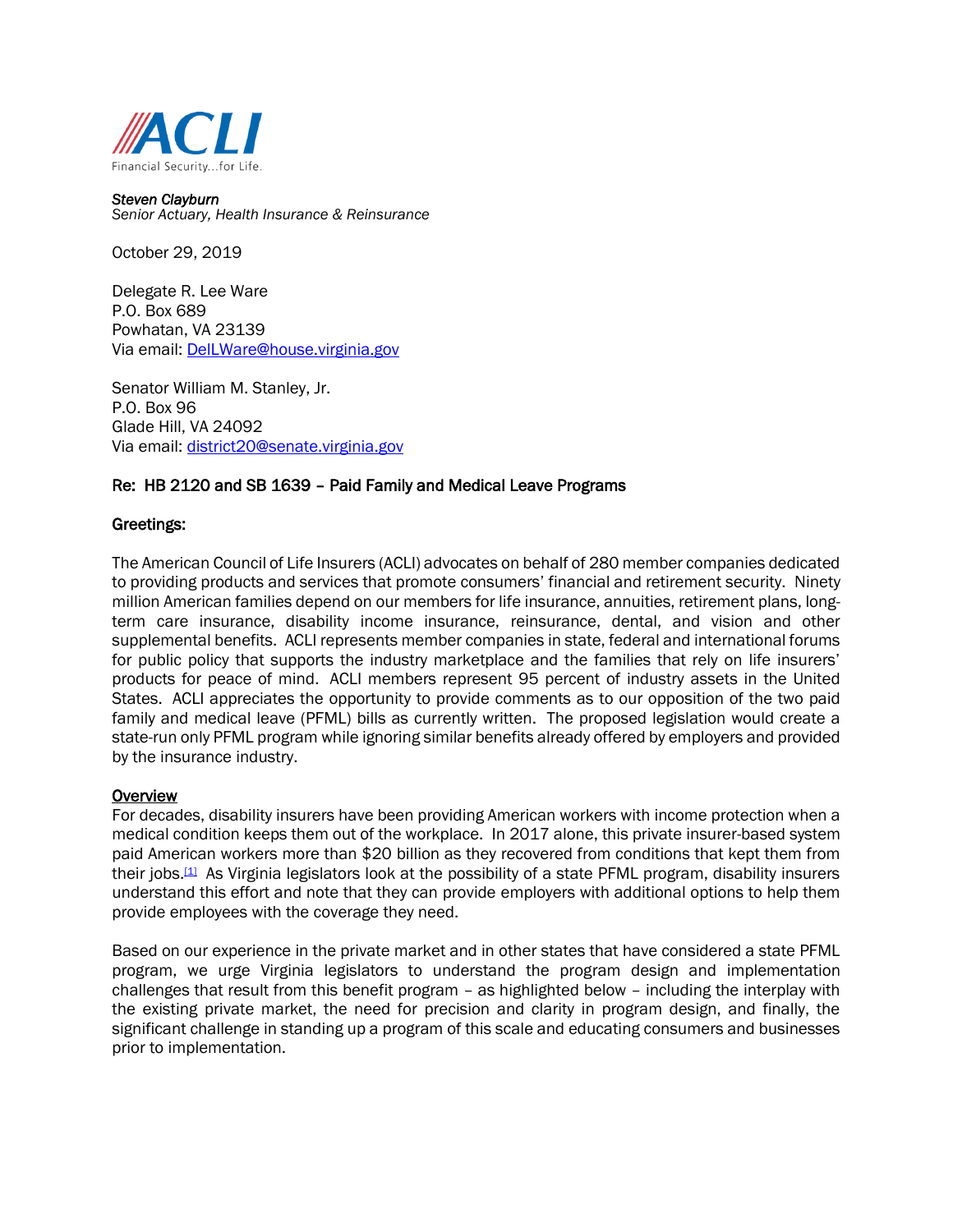# Existing Private Market Should Not Be Ignored or Eliminated in any PFML Program

Currently, seven out of eight states have passed paid family and medical leave/disability laws that allow disability insurers to work with employers to create plans that meet or exceed the statutory requirements.[2] Short-term disability income policies address the same needs as paid medical leave – that is, pay for employees who cannot work due to their medical condition during a specified period of time. The private market is both a highly regulated and highly competitive industry. Millions of Americans already have income replacement benefits through their workplace. Nearly 40% of American workers are currently covered by private-sector short-term disability policies that provide income protection while they deal with their own serious medical condition, including paid medical leave for women recovering from childbirth.<sup>[3]</sup> Approximately 74% of the private short-term disability policies provide American workers with 60% or more of their compensation during their leave.[4] Of this short-term disability income market, 75% of short-term policies provide a maximum of 22 weeks of income replacement benefits, and 50% of short-term policies provide a maximum of 26 weeks of income replacement benefits.<sup>[5]</sup>

In addition to offering the policies and having the infrastructure to support administration, insurers help employers comply with unpaid leave requirements and accommodation services. Workers depend on their employers to help navigate the multiple and not always consistent benefits available at the employer level, the state level, and/or the federal level. Insurers have helped to facilitate employers' compliance with the various leave programs, paid and unpaid. This facilitation occurs because employers have trusted these companies' experience, expertise, and understanding of the entitlements under the various federal, state, and municipal laws which sometimes may overlap and other times may have different (and sometimes competing) eligibility rules, leave entitlements, and administration requirements. Competition has driven better services and better value for employers and employees. Accordingly, any PFML program should include at a minimum an option for private plan administration by insurance carriers on a self-insured and fully insured basis.

## Unintended Consequences

Creating a State-run only program that excludes the well-established private expertise and infrastructure could lead to the following unintended consequences:

- Workers may miss out on additional benefits for which they are eligible. This could occur because the State PFML program is solely focused on benefits it provides and is not also administering or necessarily acknowledging all potential benefits available for the employee. This could create undue burden for the program as they receive calls from employees about other benefits to which they might be entitled but do not fall within their knowledge or expertise (i.e., federal unpaid but job protected FMLA, State sick/PTO leaves, etc.).
- Possibility of a coverage gap for an employee. An employer, if mandated to offer the State plan only, may choose to discontinue comparable or more robust coverage provided by the private market without understanding the differences and the gaps in coverage that may result. A coverage gap may be created due to:
	- $\circ$  the duration of the PFML program for the employee not addressing longer-term disabilities of the employee;
	- $\circ$  less paid benefits duration for the employee's own medical needs, if the employee also took time for paid family leave; or
	- $\circ$  the wage replacement percentages falling below a fixed percentage (e.g., 60%) of an employee's normal wages, since the State program sliding scale would be focused on lower wage earners.
- Elimination of the private short-term disability market would lead to decreased premium tax revenue for Virginia (approximately \$5.3 million based on 2017 state estimated short-term disability premiums).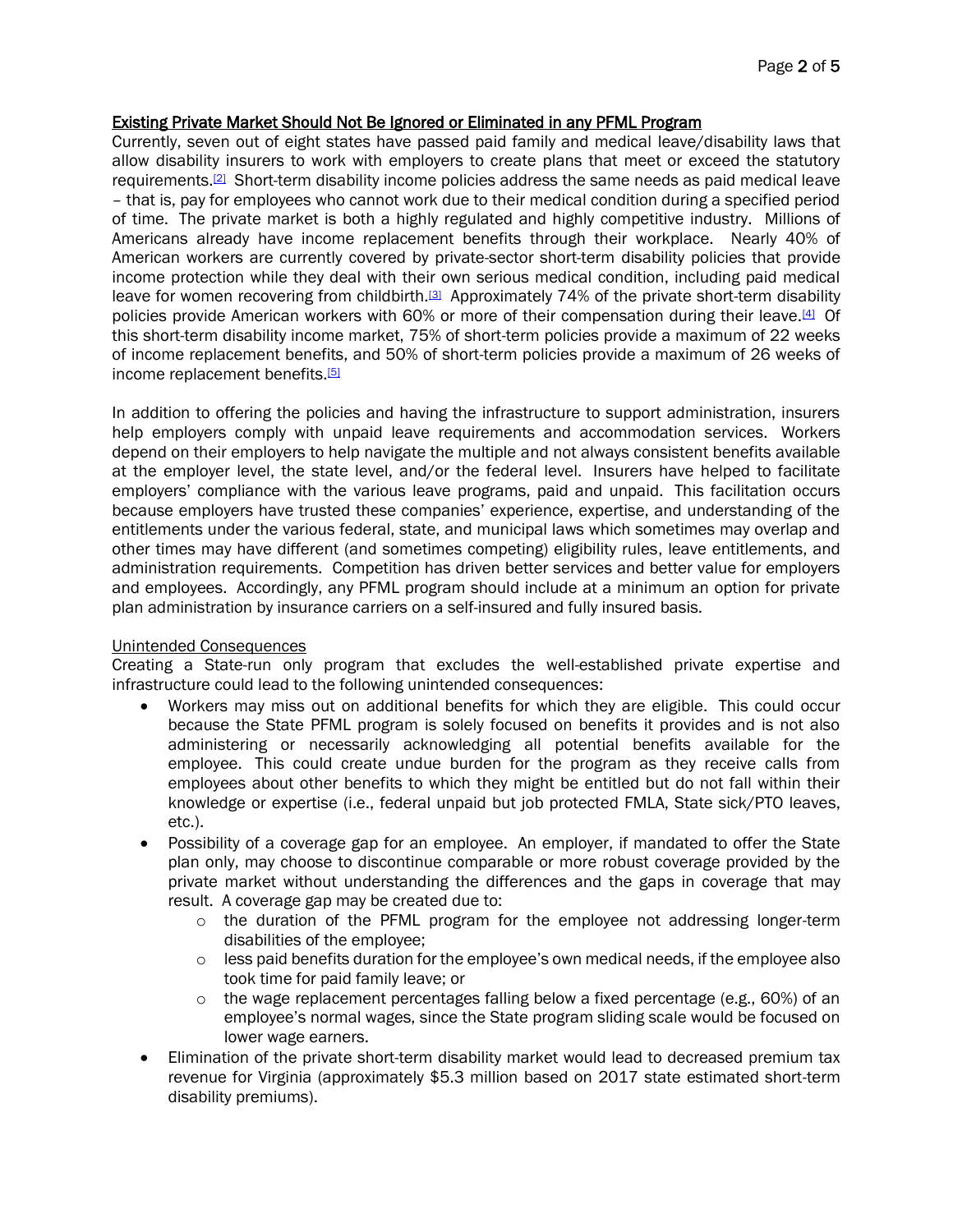## Benchmark Against Existing Programs

It is imperative for any sustainable program, especially one contemplated by the two bills, to review true actuarial projections. As part of that exercise, one should test cost projections for reasonability through comparisons to similar programs in other states. Although the bills do not provide specifics, there are many factors that need to be reviewed. Examples of the more impactful items to review include eligibility requirements, benefit amount/duration, sustainability of the contribution model, and definitions of "family member" and "serious health conditions." Also, we encourage comparison of like programs. The comparison should be mindful that many of the more recent state programs have not yet been fully implemented and the full cost of those programs are not yet known. This review will help to ensure financial stability of the program adopted. A dissimilar comparison may result in an underestimation of benefits and costs.

#### Realistic Implementation Timelines in Legislation

A viable, solvent PFML program is the result of realistic timelines outlined in legislation. There needs to be sufficient time for regulations to be completed prior to the State's collection of premiums. This time should include ample comment periods to receive feedback from all stakeholders for review and discussion. There should also be a unified approach, rather than a phased approach, to the regulatory process wherein regulations are drafted and considered in their entirety. For the employer, there needs to be enough time to identify their actions for compliance. For example, providing the necessary notification of the program to their employees. Employer compliance timelines should be part of the discussion when promulgating regulations.

## Bureau of Insurance Involvement Should Occur

The ACLI encourages any PFML program to include the Bureau of Insurance in the implementation process. As currently written, the bills do not encourage or even mention the Bureau of Insurance; they just update the unemployment statutes. Leveraging the Bureau's expertise would benefit any potential PFML program. Insurers must file and receive approval from the Bureau for short-term disability policies while following established regulation for disability income products and could do the same for newly developed products for any established PFML program. This coordination is particularly relevant, and has been shown to be effective in states, to providing seamless coordination of benefits between PFML and short-term disability policies where other income benefits are generally offset from short-term disability benefits. Involving the Bureau in the development of regulations is critical to minimizing disruption to existing employee benefit programs. There is specific expertise at various state agencies and divisions; and establishing an open line of communication between the agency tasked to create/develop the PFML program and already established infrastructures within the State will help avoid potential missteps and/or conflicting regulations. Furthermore, there are extensive privacy protocols for handling and obtaining medical information that are overseen by the Bureau already. Again, many nuances that are not contemplated in the two PFML bills.

## Separate Medical Leave and Family Leave (Bonding/Care)

Any PFML program should consider separating the medical leave components for employees from the family leave portion. Splitting coverage and allowing employer policies administered through a private carrier to satisfy many statutory requirements to cover an employee's own medical condition would reduce the administration burden on both the employer and State administrator. For ease of administration, maximum benefit period durations can be calculated separately without coordination. Separating medical leave and bonding leave will also help avoid discrimination as it would clarify what each leave is for and avoids confusion among employees (for example, where a partner claims discrimination due to bonding leave and medical leave not matching). By separating the types of leave, pricing could be established for each leave and the respective leave premiums could be charged accordingly. Premiums could be remitted to the covering plan, be it private plans or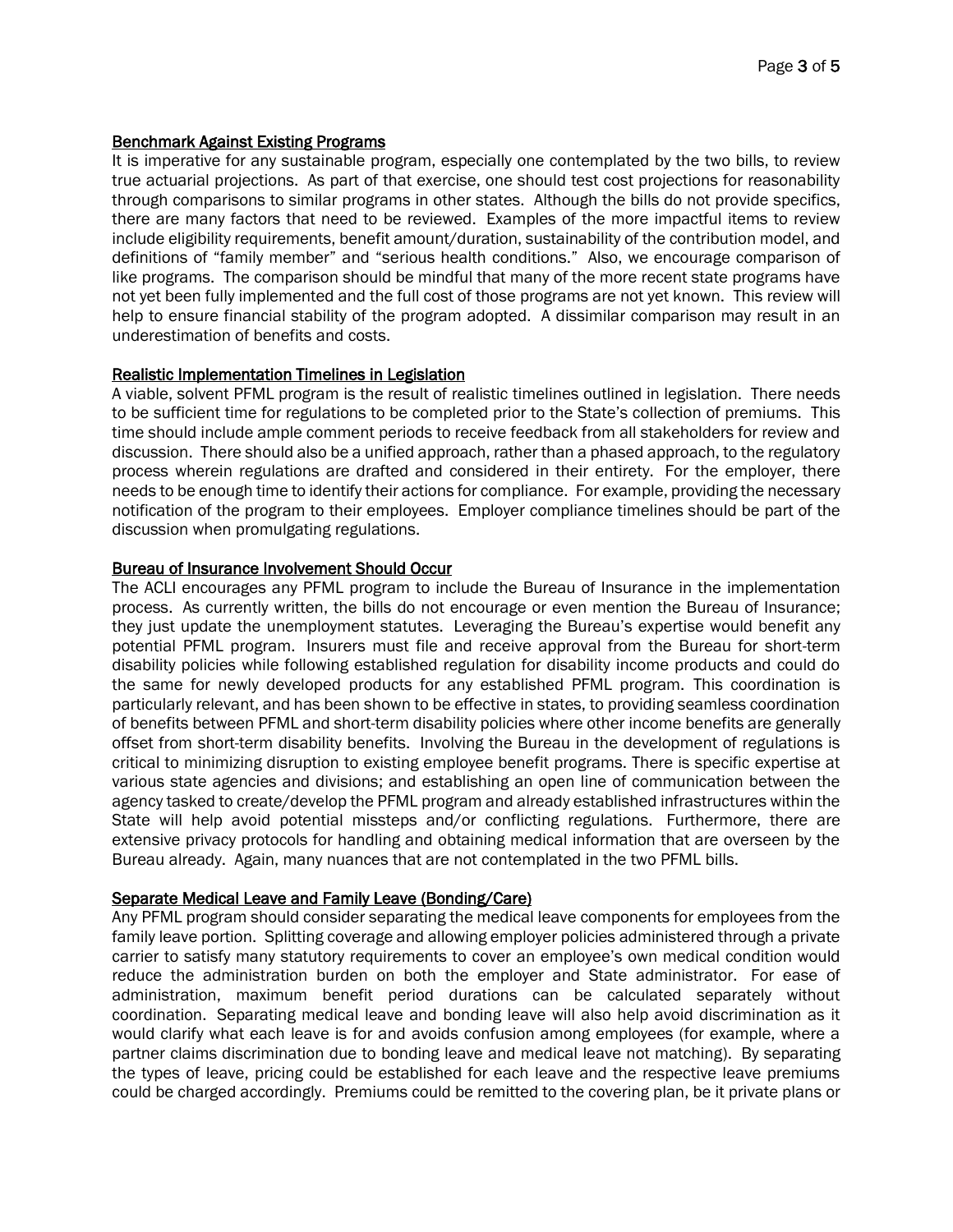the State plan. Again, using what is already established without eliminating existing disability insurance programs will benefit a newly formed program. These bills do not contemplate separation of medical leave and family leave, and as previously noted, they ignore the already established marketplace for employers.

### General Comments on Plan Details in PFML Legislation

We request that the authors avoid vague provisions in legislation. Precise, clear provisions and definitions ensure that benefit administration and utilization occur as intended and supports program cost predictability. PFML language should be consistent with existing state and federal law. For example, each state program can use the "eligible employee" definition already existing in your state or the federal FMLA rather than creating a new definition. Utilizing what has already been created will help lead to ease of administration of the program. Appropriate exclusions should be included in legislation (for example, exclusions for self-inflicted injury, alcohol/drug use, crime, etc.)

Additionally, developing a policy template, in coordination with the Bureau of Insurance, should be considered. A template helps streamline the review and approval process for the state and employers and sets expectations for what is covered by the program or private plan. Such uniformity will help the implementation and administration of the plan be more efficient and cost effective. ACLI member companies bring a wealth of knowledge based on recent experience in several states on how to develop a well-run administration process for determining eligibility, paying benefits, and reporting. This reiterates the need for any PFML program to include the private market.

#### Ensure an Incentive to Return to Work

Private carriers have worked extensively on their return to work programs. This helps employees stay engaged in their careers, helps employers retain good employees, and helps keep costs under control. Most state PFML programs limit the approved absence benefits to 12 weeks, which is consistent with the federal FMLA. While there are varying limits to income replacement in the private short-term disability market, the typical income replacement rate is 60%. To address lower wage earners, instead of a cumbersome progressive formula that can be difficult to administer and hard for employees to calculate, perhaps consider a higher percentage replacement; for example, 70% of pay if the employee is earning below the state average weekly wage (SAWW), and 60% of pay if the employee is earning above the SAWW.

Any legislation should expressly provide that the state leave runs concurrently with unpaid FMLA, as intended by the federal FMLA, and other potentially available leave programs where the leave reason and eligibility overlap (e.g., Virginia's existing family care, adoption, organ donor, domestic abuse, or other unpaid leave entitlements). It is important to note that the FMLA already allows many employees to take up to 12 weeks of job protected leave for family and medical leaves of absence. This helps to discourage over-insurance, lowers the probability of an employee becoming complacent and staying away from work, and provides clarity for employers' work/staffing schedules. We note that legislators should recognize that plan design may influence employee behavior and strike a balance between the needs of both employees and employers by providing employees these paid leaves in their time of need while still caring for employers' productivity needs.

## **Conclusion**

In conclusion, the ACLI appreciates the opportunity to provide our rationale as to why we oppose the bills as currently written. We hope you find our comments and suggested considerations useful and meaningful as you continue to gather information regarding these bills and PFML programs in general.